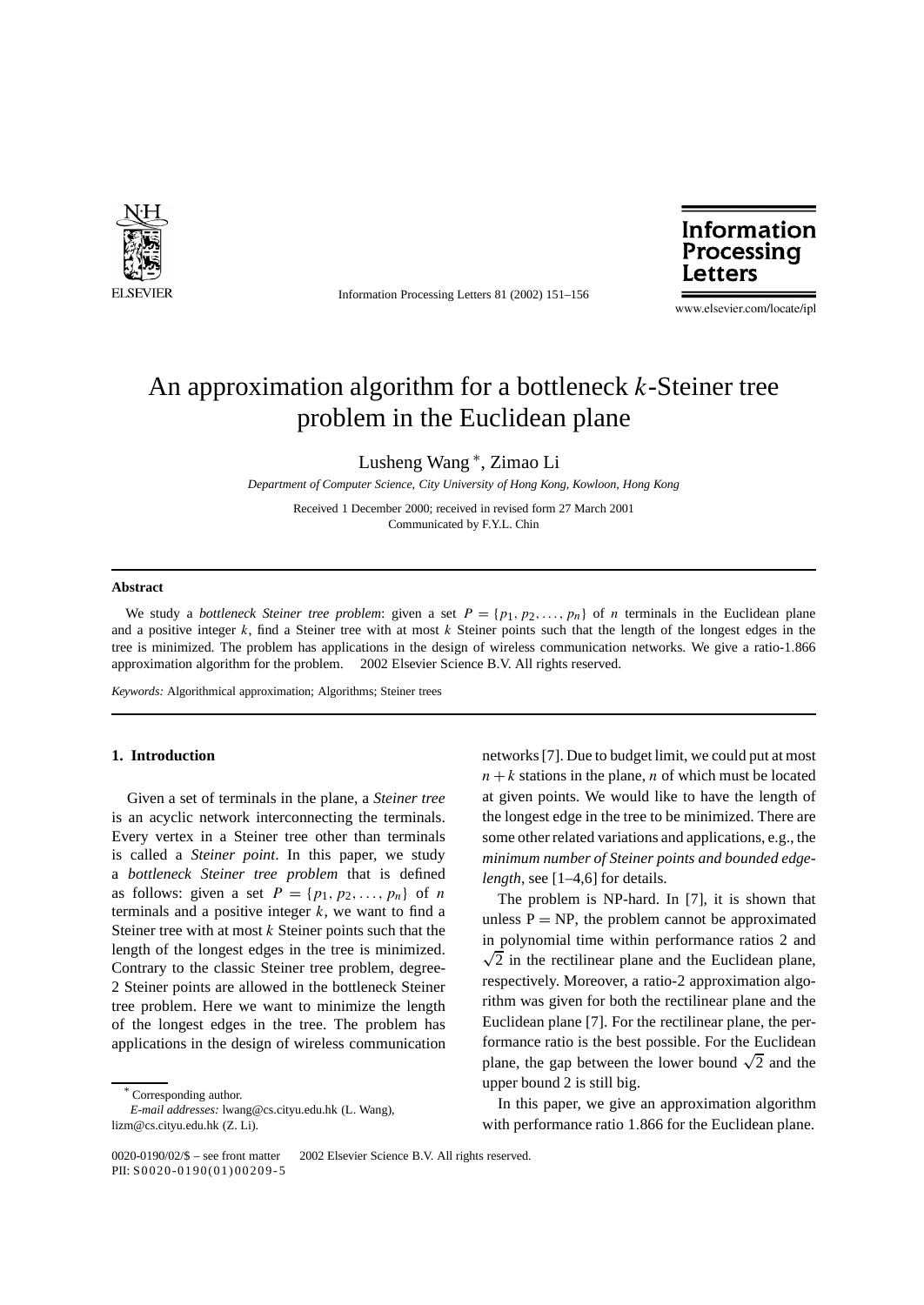# **2. The performance ratio**

A *full component* of a Steiner tree is a subtree in which each terminal is a leaf. A Steiner tree for *n* terminals is a *k*-*restricted Steiner tree* if each full component spans at most *k* terminals. We will show that there exists a 3-restricted Steiner tree containing the same number of Steiner points as in an optimal solution such that the length of the longest edge is at most 1*.*866 times the optimum. Without loss of generality, we assume that the length of the longest edge is 1.

Let *a* and *b* be two points in the plane. *ab* denotes the segment from *a* to *b* and |*ab*| denotes the length of the segment *ab*.

**Theorem 1.** *There exists a* 3*-restricted Steiner tree of k Steiner points such that the length of the longest edge in the tree is at most* 1*.*866 *times the optimum.*

**Proof.** Let *T* be an optimal tree. We assume that *T* is rooted. (We can arbitrarily select a Steiner point as the root of *T* .) We will modify *T* bottom up into a 3 restricted Steiner tree without increasing the number of Steiner points such that the length of the longest edge is at most 1*.*866 times the optimum. Without loss of generality, we assume that *T* is a full component, i.e., every internal node in *T* is a Steiner point and every leaf in *T* is a terminal.

We organize the nodes in  $T$  level by level (ignoring degree-2 Steiner points). Level 1 is the lowest level. Level *i* is the level above level  $i - 1$ . Let *v* be a node at level 3 that has some grandchildren. Let  $v'$  be a child of *v*. If  $v'$  is a Steiner point, we can assume that the degree of  $v'$  is 3, i.e.,  $v'$  has two children that are terminals. Otherwise, suppose that  $v'$  has 3 or more children that are terminals, say, *a*, *b*, and *c*. Assume that  $a, b, c$  are clockwise around  $v'$ . Then the three angles  $\angle av'b$ ,  $\angle bv'c$  and  $\angle cv'a$  form 360°. Thus, at least one of the three angles  $\angle av'b$ ,  $\angle bv'c$ and  $\angle cv'a$  is at most 120°. Without loss of generality, assume that  $\angle av'b \leq 120^\circ$  and  $av'$  is not shorter than assume that  $\angle av \mathit{b} \leq 120^\circ$  and  $\mathit{av}$  is not shorter than  $\mathit{bv}'$ . Then  $|\mathit{ab}| \leq \sqrt{3} |\mathit{av}'|$ . Let *m* be the number of degree-2 Steiner points (not including v') on the path from  $a$  to  $v'$ . Then, we can directly connect  $a$  and  $b$ with *m* equally spaced degree-2 Steiner points so that the length of each edge in the segment  $ab$  is at most  $\sqrt{3}$  < 1.866. Thus, the degree of *v'* is reduced.

In the rest part of the proof, we assume that the degree of  $v'$  is 3. We consider two cases.

*Case* 1: Every edge below *v* in *T* has length less than or equal to  $1$ . (See Fig.  $1(a)$ .) We consider the case where  $v$  has 4 grandchildren. The case where  $v$  has 3 grandchildren is easier and is left to the interested readers.

We first consider the case where the degree of *v* is 3. In this case, we assume that  $\angle bv'c > 120^\circ$  and  $\angle dfe$  > 120°. (Otherwise, we can directly connect *b* and *c*, and *d* and *e*, respectively. The lengths of edges *bc* and *de* are at most  $\sqrt{3}$ . Thus, the degree of  $v'$  becomes 2 and we can continue the modification process with less than *n* terminals.)  $\angle bv'c > 120^\circ$ implies that one of  $\angle vv'c$  and  $\angle vv'b$  is at most 120°. Similarly,  $\angle dfe > 120^\circ$  implies that one of  $\angle vfd$  and  $\angle$ *vf e* is at most 120 $^{\circ}$ . Without loss of generality, we assume that  $\angle vv'c < 120^\circ$  and  $\angle vfd < 120^\circ$ . Thus



Fig. 1. (a) The original tree *T* . (b) The modified tree.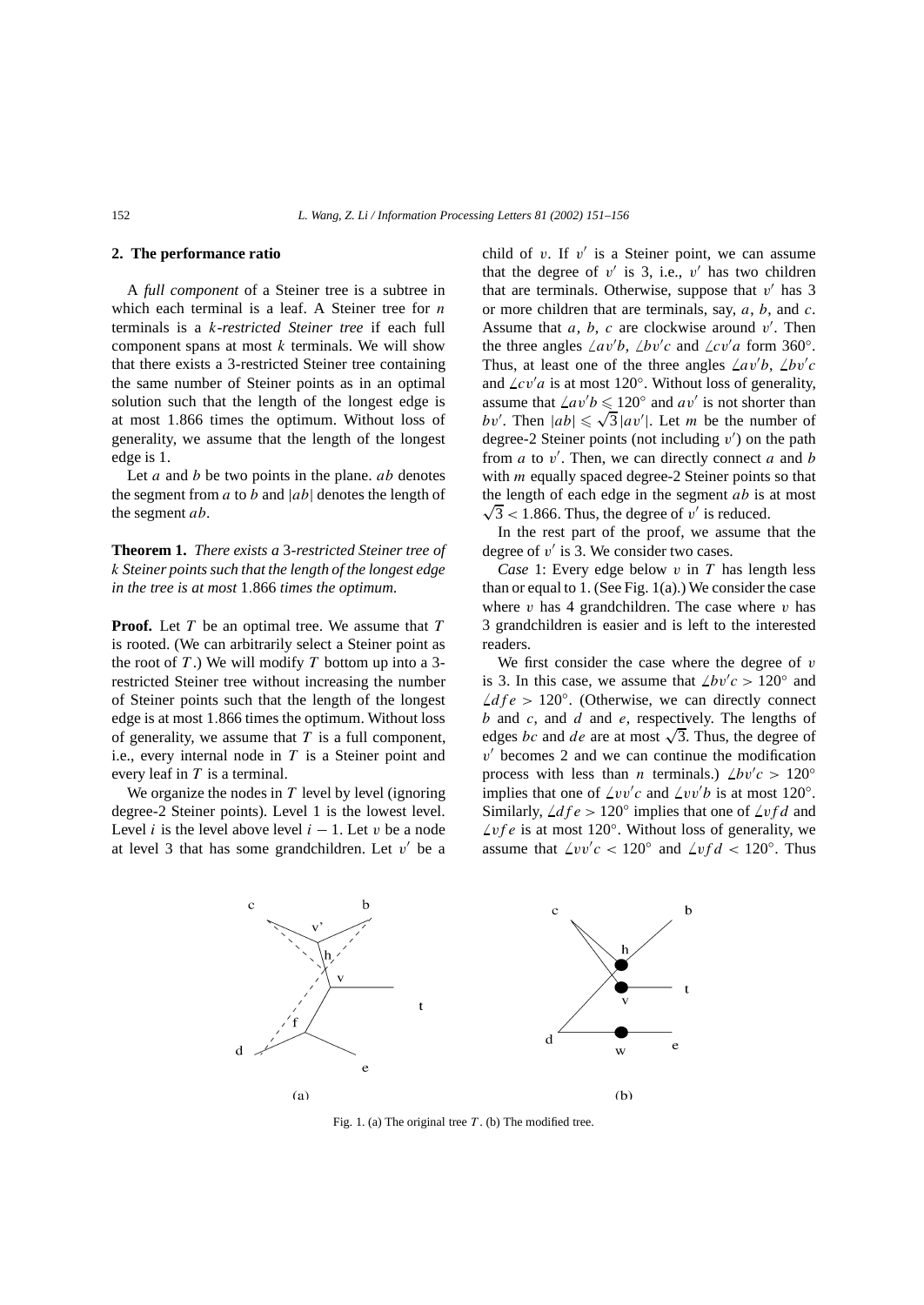

Fig. 2. Case 2.

 $|cv| \leq \sqrt{3}$  and  $|dv| \leq \sqrt{3}$ . Therefore, we can find a node *h* on edge  $v'v$  such that  $|h b| \le 1.866$ ,  $|h c| \le$ 1.866 and  $|h d| \leq 1.866$ . (Such a node can be easily found. For example, set  $|h v| = (2 - \sqrt{3})/2 = 0.134$ .) Therefore, we can use two Steiner points *h* and *w* to connect the four terminals *b*, *c*, *d*, and *e*. Moreover, we use the Steiner point *v* to directly connect terminal  $c$  and the node  $t$ , where  $t$  is the parent of  $v$  in  $T$ . (See Fig. 1(b).) Note that the length of every new edge *ch*, *hb*, *hd*, *vc*, *dw*, and *we* is at most 1*.*866, and the length of *vt* is at most 1. Hence, we can continue the modification process with *n*−3 terminals in *(P* ∪ {*v*}*)* − {*b,c, d,e*}. (Nodes *b*, *c*, *d e* are not included, whereas *v* is treated as a new terminal.) (See Fig. 1(b).) Note that *h* connects three terminals *b*, *c* and *d* and they form a full component that spans 3 terminals.

If the degree of *v* is greater than 3, we can handle it similarly except that more than one full component that spans 3 terminals will be obtained.

*Case* 2: Some edges have length greater than 1. Let *v* be a level 3 node that has some grandchildren and *v* be *v*'s child. From previous discussion, we can assume that  $v$ 's degree is 3. Let  $b$  and  $c$  be the two children of  $v'$ .

Consider the edges  $v'b$  and  $v'c$  in Fig. 2(a). Without loss of generality, assume that  $|v'b| \le |v'c|, |v'b|$ *m* and *m* is an integer.  $v'c$  can be divided into two segments,  $v'g$  and  $gc$ , where  $g$  is a Steiner point in *T* such that  $v'g$  contains *m* edges, and *cg* contains *x* edges (*x* degree-2 Steiner points including *g*). Note that, the length of each edge on  $v'g$  and  $gc$  is at most 1. Moreover, the total number of degree-2 Steiner points (not including *v'* and *g*) in *v'g* and *bv'* is  $2(m - 1)$ . Then, we can use  $\lceil 1.0713m \rceil - 1$  equally spaced degree-2 Steiner points (i.e., [1.0713*m*] edges) to directly connect *bg*. Conjunction with *gc*, we connect *b* and *c* directly using  $\lceil 1.0713m \rceil - 1 + x$  equally spaced degree-2 Steiner points. See Fig. 2(b). From triangle inequality, the length of *bg* is at most 2*m*. Thus, the length of each edge on *bg* is at most

$$
\frac{2m}{[1.0713m]} \le 1.866.\tag{1}
$$

After that, we can use  $2(m - 1) - (1.0713m) - 1 =$  $\lfloor 0.9287m \rfloor - 1$  (remaining number of) equally spaced degree-2 Steiner points to directly connect *b* and *v'*. Thus,  $bv'$  has  $\lfloor 0.9287m \rfloor$  edges. The length of each edge on  $bv'$  is at most

$$
\frac{m}{\lfloor 0.9287m \rfloor} \leqslant \frac{m}{0.9287m - 1} \leqslant 1.68 \quad \text{if } m \geqslant 3. \tag{2}
$$

 $(1.68$  is obtained by substituting *m* with 3. If  $m > 3$ , the ratio is smaller than 1.68.) Note that  $v'$  becomes a degree-2 node in the new tree. See Fig. 2(b). Thus, we can continue the modification process with  $n - 1$ terminals in  $P \cup \{v'\} - \{b, c\}$ , i.e., *b* and *c* are not included, whereas  $v'$  is treated as a new terminal.

Therefore, when  $m \geqslant 3$ , the theorem is true. When  $m \leq 2$ , with careful verifications, we can see that the theorem also holds. The cases are illustrated in Fig. 3.

In both (a) and (b), if  $|bv'| < |cv'|$  we can directly connect *b* and *c* using the same number of equally spaced degree-2 Steiner points in  $cv'$ . The length of edges in *bc* is at most  $\frac{5}{3}$  and  $\frac{3}{2}$  for (a) and (b), respectively. After that, the degree of  $v'$  becomes 2 in the new tree. Thus, we can continue the modification process with  $n-1$  terminals  $P \cup \{v'\} - \{b, c\}.$ 

Next, we consider the case  $|bv'| = |cv'|$ .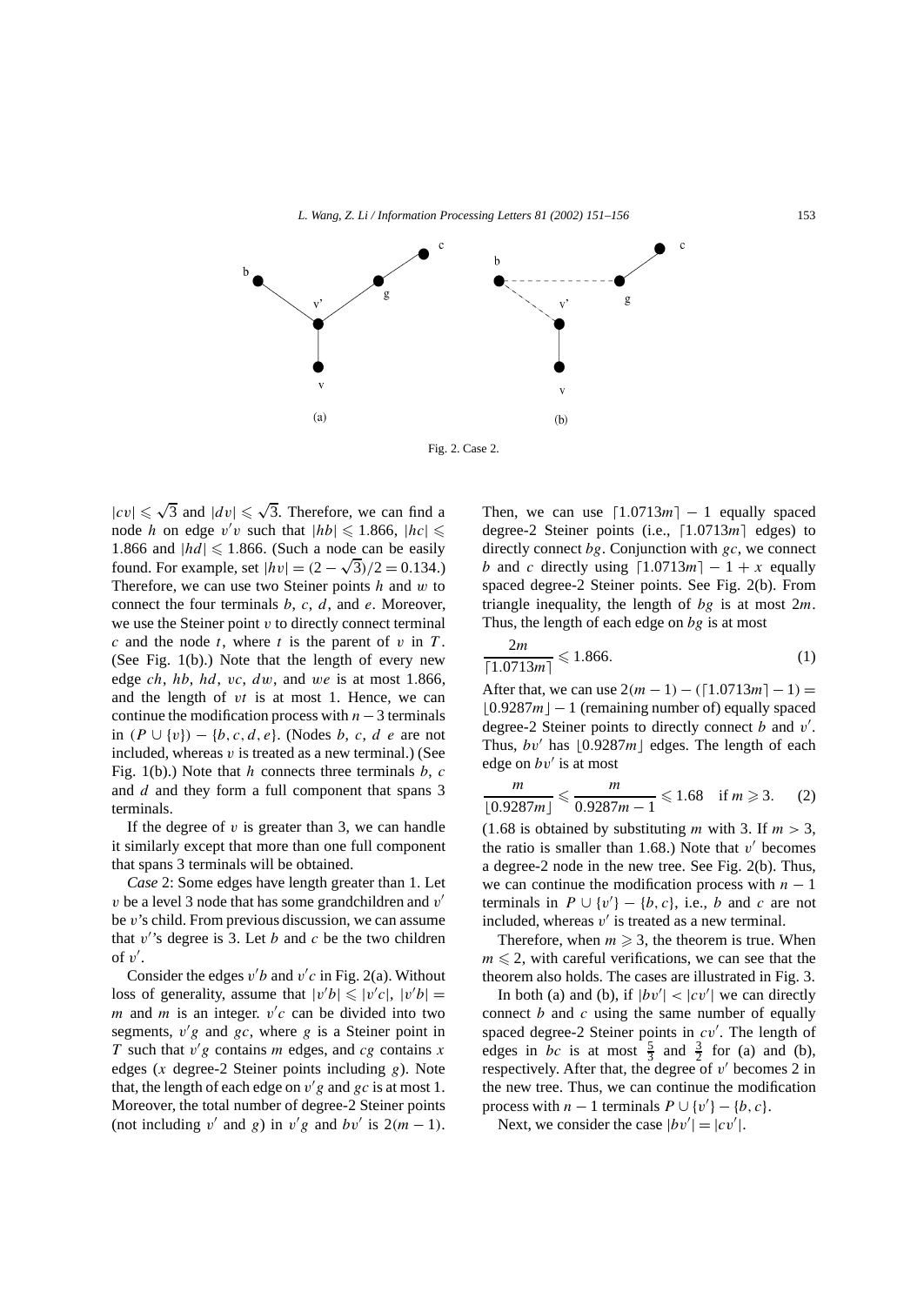

Fig. 3. (a)  $m = 2$ . (b)  $m = 1$ .

(a)  $m = 2$ . There are 3 Steiner points including  $v'$  in the path  $b - v' - c$  in the original tree.

 $\chi$  path  $b - v' - c$  in the original tree.<br>
(a1)  $\angle bv'c \le 120^\circ$ . Then  $|bc| \le 2 \times \sqrt{3}$ . Thus, we use one degree-2 Steiner point to connect *b* and *c* directly. Therefore, we can continue the process with *n* − 1 terminals, i.e., *b* and *c* are not included, whereas  $x$  is treated as a new terminal. (See Fig. 3(a1).)

(a2) One of  $\angle bv'v$  and  $\angle cv'v$  is at most 120°. (az) One or  $\angle bv$  *v* and  $\angle cv$  *v* is at most  $120^\circ$ .<br>Assume  $\angle bv'v \le 120^\circ$ . Thus,  $|bv| \le 1 + \sqrt{3}$ . We use two degree-2 Steiner points to connect *b* and *c* and one Steiner point *x* to connect *b* and *v*. The length of the edge  $(x, v)$  is at most 1. Note that,  $v'$  is no longer in the reconstructed paths. Thus, we can continue the process with  $n - 1$  terminals, i.e., *b* and *c* are not included, whereas  $x$  is treated as a new terminal. (See Fig. 3(a2).)

(b)  $m \le 1$ . In this case,  $|v'v| > 1$ . (The case where  $|v'v| \le 1$  has been discussed in Case 1.) So, we can assume that a degree-2 Steiner point *z* exists in the path  $v' - v$ . If  $\angle bv'c \leq 120^\circ$ , we can directly connect *b* and *c* with an edge of length at most  $\sqrt{3}$ . The modification process can still continue. Otherwise, one of  $\angle bv'v$  and  $\angle cv'v$  is at most 120°. Thus, one of  $bz$ and *cz*, say, *bz*, has length at most 1*.*732. Thus, we directly connect *b* and *z* and use one Steiner points to connect *b* and *c*. Note that, in the new tree,  $v'$  is not included. (See Fig. 3(b).) In this case, we can continue the process with  $n - 1$  terminals, i.e., *b* and *c* are not included, whereas  $\zeta$  is treated as a new terminal.  $\Box$ 

#### **3. The algorithm**

Now, we will focus on the approximation of an optimal 3-restricted Steiner tree. We transform the computation of an optimal 3-restricted Steiner tree into the *minimum spanning tree problem for* 3*-hypergraphs*. A *hypergraph*  $H = (V, F)$  is a generalization of a graph where the edge set  $F$  is an arbitrary family of subsets of vertex set *V* . A *weighted hypergraph*  $H = (V, F, w)$  is a hypergraph such that each of its edge *e* in *F* has a weight *w(e)*. An *r-hypergraph*  $H_r(V, F, w)$  is a weighted hypergraph, each of its edges has cardinality at most *r*. We consider  $r = 3$ here. A *spanning tree* for a 3-hypergraph  $H = (V, F)$ is a subgraph  $T$  of  $H$  that is a tree containing every node in *V* . A *minimum spanning tree* for a weighted 3-hypergraph  $H = (V, F, w)$  is a spanning tree with the smallest weight.

Now we construct a weighted 3-hypergraph  $H_3(V, \mathbb{R})$  $F, w$ ) from the set *P* of terminals. Here *V* in  $H_3(V, F, F)$ *w)* is just the set *P* of given terminals in the plane.

$$
F = \{(a, b) \mid a \in P \text{ and } b \in P\} \cup \{(a, b, c) \mid a \in P \text{ and } b \in P \text{ and } c \in P\}.
$$

To obtain the weight of each edge in  $F$ , we need to know *B*, the length of the longest edge in an optimal solution for the bottleneck Steiner tree problem. It is hard to find the exact value of *B*. However, we can find a *B'* that is at most  $(1 + \varepsilon)B$  for any  $\varepsilon$  as follows: (1) run the ratio-2 algorithm in [7] to get an upper bound *X* of *B*.

- (2) Try to use one of  $\frac{X}{2}$ ,  $\frac{X}{2}(1+\frac{1}{p}), \frac{X}{2}(1+\frac{2}{p}), \ldots, X$ as *B'*, where *p* is an integer such that  $\frac{1}{p} \leq \varepsilon$ . The weight of an edge in  $F$  is defined as follows:
- (1) The weight for each edge  $(a, b) \in F$  is the smallest number of Steiner points that should be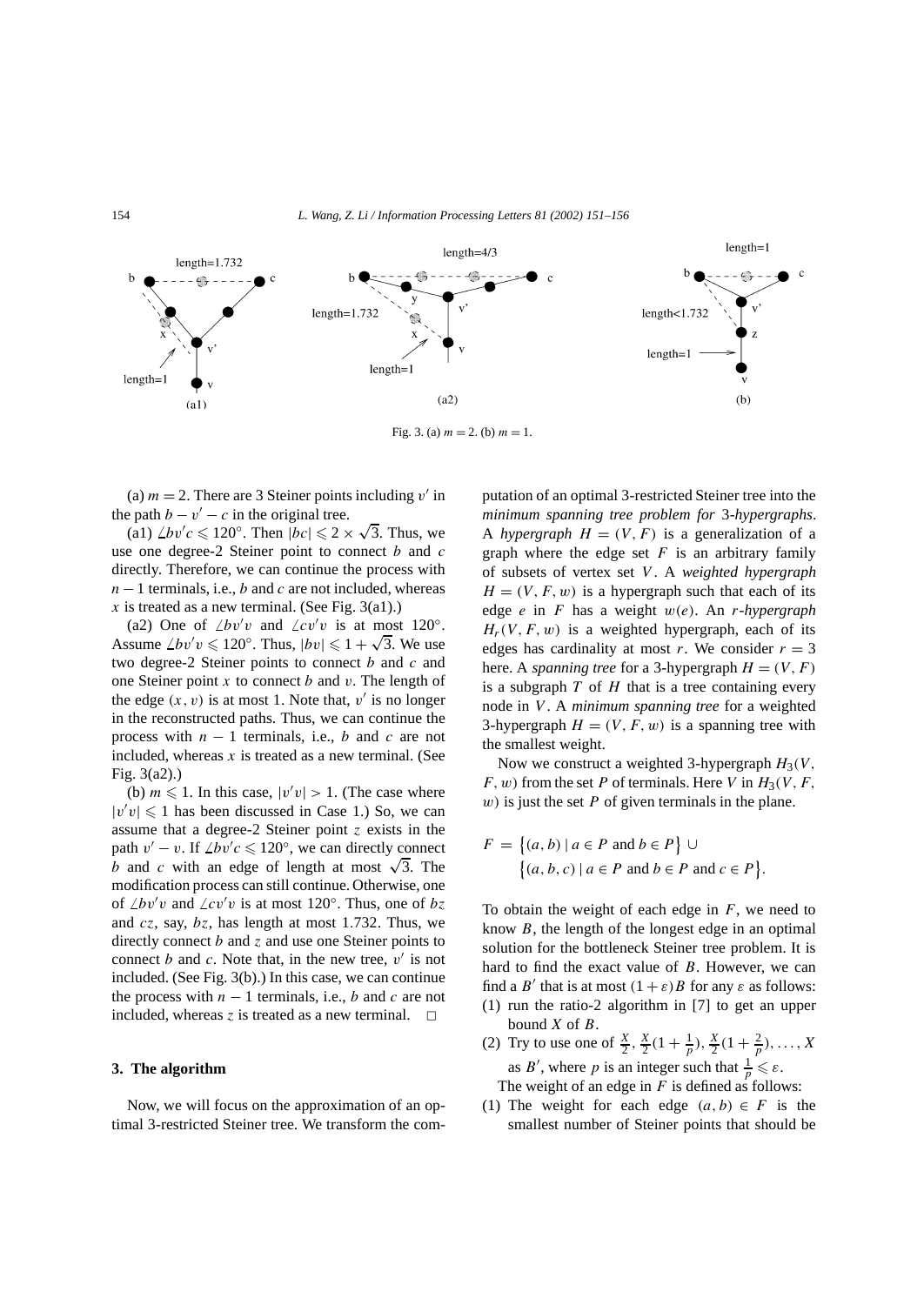added to the edge such that the length of each resulting edge is at most  $B'$ , i.e.,

$$
w(f) = \left\lceil \frac{|ab|}{B'} \right\rceil - 1.
$$

(2) The weight for each edge  $(a, b, c) \in F$  is the smallest number of Steiner points used to connect *a*, *b*, and *c* possibly via a degree-3 Steiner point *s* such that the length of each edge thus obtained is at most  $B'$ .

Computing the weight for  $(a, b, c) \in F$  needs some care. Suppose  $|ab| \leq |bc| \leq |ca|$ . Then

$$
w = \min\left\{ \left\lceil \frac{|ab|}{B'} \right\rceil + \left\lceil \frac{|bc|}{B'} \right\rceil - 2, k \right\}
$$

is an upper bound of the weight, where  $k$  is the given number of Steiner points in an optimal solution. We do not have to consider the edges where

$$
\left\lceil \frac{|ab|}{B'} \right\rceil + \left\lceil \frac{|bc|}{B'} \right\rceil - 2 > k.
$$

Let *i*, *j* and *l* be the numbers of degree-2 Steiner points in the segments  $as$ ,  $bs$  and  $cs$  such that  $f =$  $i + j + l + 1$  is minimized. To compute f, we only have to guess the values of *i*, *j* and *l*. This can be done in  $O(w^3) \leqslant O(k^3)$  time by trying all possibilities. For each guessed value *i*, *j* and *l*, we have to test if the three circles centered at *a*, *b* and *c* with radius  $i \times B'$ ,  $j \times B'$  and  $l \times B'$  have a point in common. This can be done in constant time.

**Lemma 2.** *Testing whether three circles have a point in common can be done in constant time.*

**Proof.** Let  $\bigcirc a$ ,  $\bigcirc b$  and  $\bigcirc c$  be the three circles with *a*, *b* and *c* as centers and  $i \times B'$ ,  $j \times B'$  and  $l \times B'$ as radii.

It is easy to test whether  $\bigodot a$  and  $\bigodot c$  are disjoint or one completely contains the other. In both cases, it is trivial to test if the three circles have a point in common. Now, we only consider the case where  $\bigodot a$ and  $\bigcirc$  c have two intersection points, say, *x* and *y*, on the boundary. The following cases arise:

(b1)  $\bigcap b$  has no common point on the boundary of  $\bigcap a \cap \bigcap c$ . In this case, if the three circles have some common point $(s)$ , we have to consider the two subcases. That is,

(b1.1)  $\bigodot b$  is in  $\bigodot a \cap \bigodot c$ ; and

 $(b1.2)$   $\bigcap a \cap \bigcap c$  is in  $\bigcap b$ .

See Figs. 4(a) and 4(b). In this case, to test if the three circles have a point in common, we only have to test (1) if point *b* is in both  $\bigcap a$  and  $\bigcap c$  for (b1.1); and (2) if *x* or *y* is in  $\bigodot$  *b* for (b1.2).

(b2)  $\bigcirc$  *b* has some common point(s) on the boundary of  $\bigodot a \cap \bigodot c$ . In this case, we have to consider up to six intersection points on the boundaries of  $\bigodot a \cap \bigodot b$ ,  $\bigodot a \cap \bigodot c$  and  $\bigodot b \cap \bigodot c$ . (See Fig. 4(c).) It is *b*,  $\bigodot a \cap \bigodot c$  and  $\bigodot b \cap \bigodot c$ . (See Fig. 4(c).) It is easy to test whether one of the six points is in all three circles. This completes the proof.  $\Box$ 

After obtaining  $H_3(V, F, w)$ , we can use the algorithm in [5] to find the minimum spanning tree for  $H_3(V, F, w)$ .

**Theorem 3** [5]. *There exists a randomized algorithm for the minimum spanning tree problem in* 3 *hypergraphs running in poly(n, w*max*) time with probability at least* 0*.*5*, where n is the number of nodes in*



Fig. 4. (a)  $\bigcirc b$  is in  $\bigcirc a \cap \bigcirc c$ . (b)  $\bigcirc a \cap \bigcirc c$  is in  $\bigcirc b$ . (c)  $\bigcirc b$  has some common point(s) on the boundary of  $\bigcirc a \cap \bigcirc c$ .